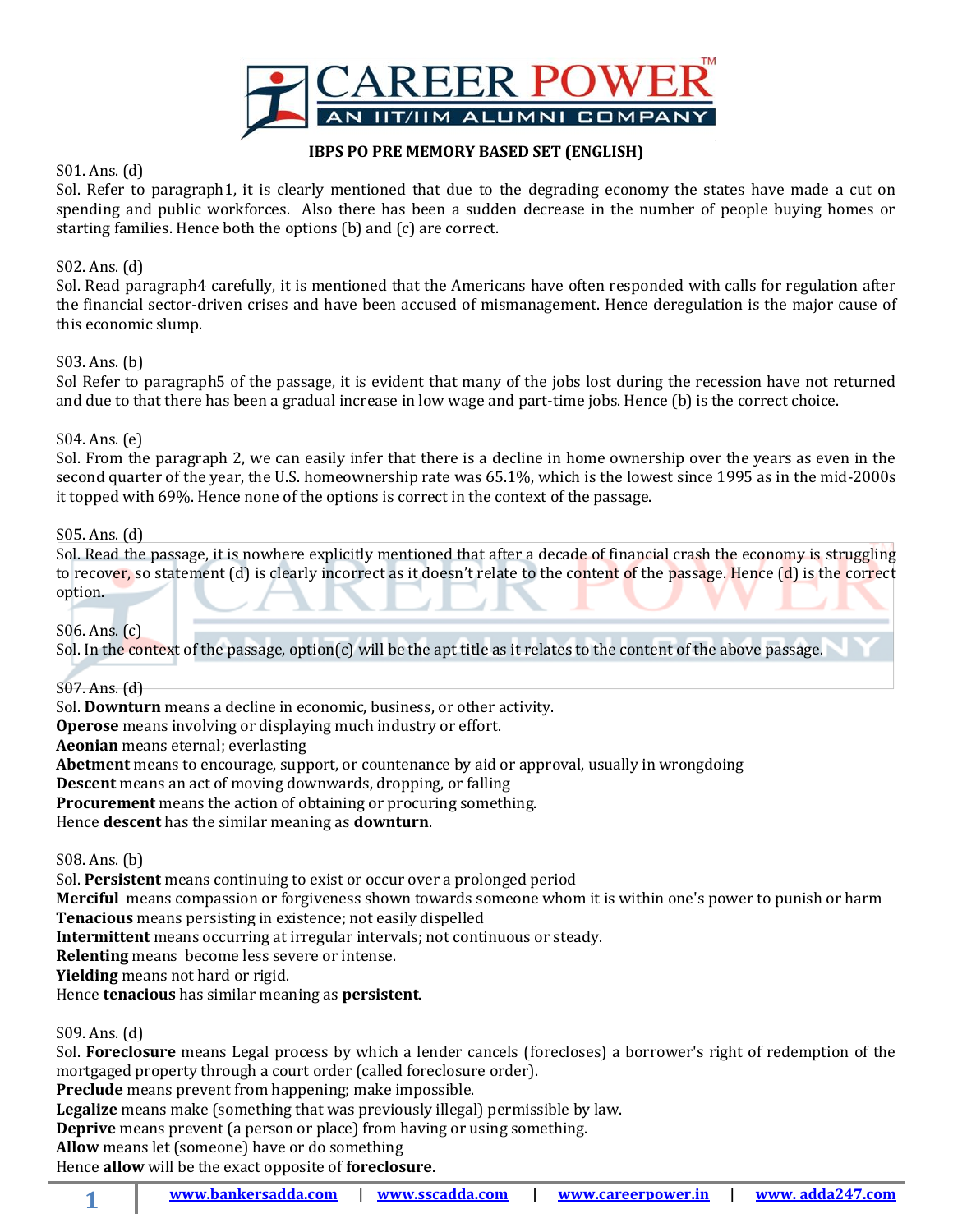## S10. Ans. (c)

Sol. **Skeptical** means not easily convinced; having doubts or reservations.

**Dubious** means hesitating or doubting.

**Dissenting** means hold or express opinions that are at variance with those commonly or officially held

**Convinced** means completely certain about something.

**Cynical** means distrustful of human sincerity or integrity.

Hence **convinced** will be the exact opposite of **skeptical**.

### S11. Ans. (a)

Sol. "to retain trust and credibility in this age of" is the correct phrase to make the sentence grammatically correct. If we go by the options considering their grammar syntax, only option (I) fits into the sentence perfectly adding the required meaning to the sentence. Moreover, "in this age of anonymous communication" is the correct phrase usage which means "in this distinct period of anonymous communication". Hence (a) is the correct option.

### S12. Ans. (d)

Sol. "Is it possible for" is the correct phrase to make the sentence grammatically correct. In the given sentence, the phrase "How it is" is incorrect as the sentence is Interrogative. Thus the correct phrase should be "How is it possible for." It is to be noticed that the sentence is in Simple Present Tense. Thus both (I) and (III) are the correct phrases that may replace the phrase given in bold to make the sentence grammatically correct. Hence (d) is the correct option.

### S13. Ans. (e)

Sol. The given sentence is grammatically correct as the plural verb "are" is used in accordance to its plural subjects "continuity and change". Moreover, the phrase "with each other" is used to frame a relation with the two. Hence the sentence doesn't require any correction. The three given phrases in the options make no relevant substitution to the phrase given in bold in the sentence as they do not follow the correct grammar syntax required for the sentence. Hence (e) is the correct option.

# S14. Ans. (d)

Sol. "While cyberspace may have given" is the correct phrase to make the sentence grammatically correct. First of all, it is to be noted that the sentence is conditional as the second part of the sentence is dependent on the first part. When we consider options provided, option (I) can be easily eliminated as the use of "As" or "Since" is incorrect in this case ("As/Since" is generally used to express the cause of its dependent clause). Moreover, "while" is the correct usage as it means "in spite of the fact that; although". Thus both the phrases (II) and (III) provide the grammatically correct and meaningful sentences. Hence (d) is the correct option.

### S15. Ans. (e)

Sol. The given sentence is grammatically correct as the sentence is not in Passive form. It clearly follows the syntax of Present Continuous Tense and the use of reflexive pronoun "itself" is correct as it is used for the subject "The Hermit Kingdom". Moreover, the three phrases given in options do not follow the correct structure required for the sentence to make it grammatically correct. Hence (e) is the correct option.

### S16. Ans. (b)

Sol. "have come down with the increased" is the correct phrase to make the sentence grammatically correct as the sentence is in Present Tense. It is to be noticed that the speed of trucks can't be decreased as it is clearly mentioned that the highways have become clutter-free. Thus the options (I) and (III) can be easily eliminated. Also, the phrasal verb "come down" means collapse or be demolished. Hence (b) is the correct option.

### S17. Ans. (a)

Sol. "is the most effective way of staying" is the correct phrase to make the sentence grammatically correct as the sentence is in generalized and factual form. Thus the use of "could" or "can" is incorrect in this case. Moreover, the phrases connected with the conjunction "and" should be in similar form. Thus among the given options, only option (I) has the correct grammar structure to correctly fit into the sentence. Hence (a) is the correct option.

### S18. Ans. (c)

Sol. "grew up in free India bearing the names of" is the correct phrase to make the sentence grammatically correct as the sentence refers to the event related to the past. If we go by the options, options (I) and (II) are not in accordance with